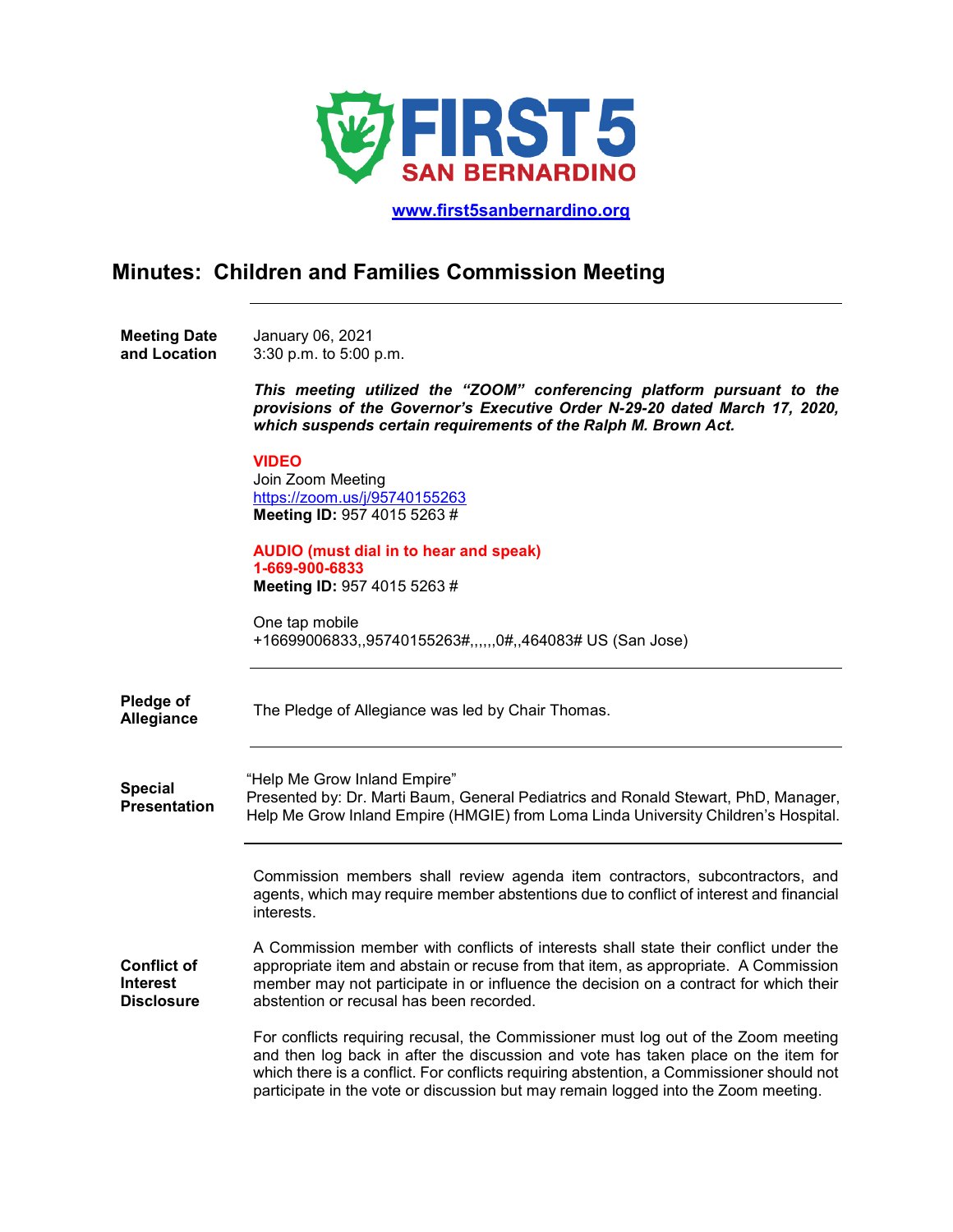| <b>Attendees</b>                                                | <b>Commissioners</b><br>Jorge Escalante<br>Margaret Hill<br><b>Gary Ovitt</b><br><b>Corwin Porter</b><br>CaSonya Thomas<br>$\bullet$<br>Elliot Weinstein, M.D.<br>$\bullet$<br><b>Staff</b>                                                                                                                                                                                                                                                                                                                                                                                                                                               |
|-----------------------------------------------------------------|-------------------------------------------------------------------------------------------------------------------------------------------------------------------------------------------------------------------------------------------------------------------------------------------------------------------------------------------------------------------------------------------------------------------------------------------------------------------------------------------------------------------------------------------------------------------------------------------------------------------------------------------|
|                                                                 | Karen Scott, Executive Director<br>$\bullet$<br>Ann Calkins, Executive Assistant<br>$\bullet$<br>Alejandro Gutierrez-Chavez, Staff Analyst II                                                                                                                                                                                                                                                                                                                                                                                                                                                                                             |
| <b>Changes to the</b><br>Agenda                                 | None                                                                                                                                                                                                                                                                                                                                                                                                                                                                                                                                                                                                                                      |
| Legislative<br>Report-<br><b>Chekeska</b><br>Gilliam            | Refer to attached legislative report.<br>Legislative report<br>for 1-6-2021.pdf                                                                                                                                                                                                                                                                                                                                                                                                                                                                                                                                                           |
| Report -<br><b>Executive</b><br>Director,<br><b>Karen Scott</b> | <b>Strategic Plan Strategies</b><br>The First 5 SB staff have done an amazing job working remotely and actualizing our<br>newest Strategic Plan. You'll hear much more about these efforts in the upcoming<br>months related to ACES and Trauma Informed Care, Reevaluation of SART funding,<br>HMG, Home Visiting Coordination, Family Resource Centers, Family and Community<br>Support Partnerships, Cradle to Career reengagement, Governor's Master Plan for<br>Early Learning and Care, AmeriCorps, Quality Start San Bernardino and many other<br>collaborative ventures.                                                          |
|                                                                 | <b>Upcoming Advisory Committee Meeting</b><br>F5SB staff are also preparing for a "super" Advisory Committee meeting to be<br>scheduled for Tuesday, January 19th beginning at 10:00 a.m. We are inviting new<br>parent representation to be part of the F5SB Advisory Committee. We hope to have<br>at least 5 parent members participating on the committee. This particular meeting is<br>an opportunity to share on the broad range of services and interventions supported by<br>the Commission to promote the health and well-being of our young children, ages<br>prenatal through 5. Commissioners will receive a meeting invite. |
|                                                                 | Wishing everyone a healthy and Happy New Year.                                                                                                                                                                                                                                                                                                                                                                                                                                                                                                                                                                                            |
| <b>Consent</b>                                                  | Motion by Commissioner Hill and seconded by Commissioner Ovitt to approve the<br>Consent Item.                                                                                                                                                                                                                                                                                                                                                                                                                                                                                                                                            |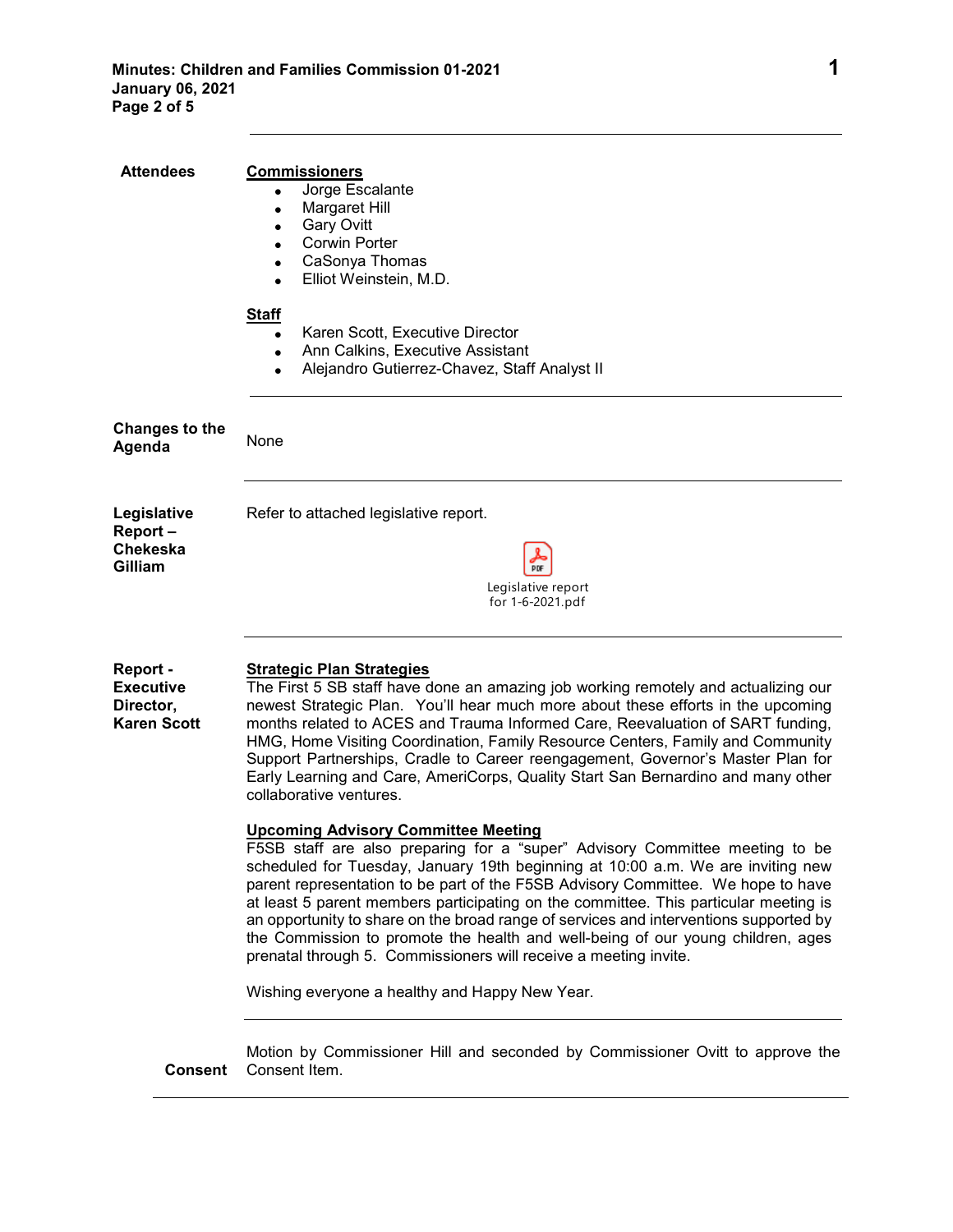Pursuant to Government Code section 54953 (b)(2), a roll call vote was called as follows:

Commissioner Escalante: Aye Commissioner Gonzales: Aye Commissioner Hill: Aye Commissioner Ovitt: Aye Commissioner Porter: Aye Commissioner Weinstein: Aye

## Without further comment or objection, motion carried.

| ltem No. | <b>CONSENT</b>                                                                                                            |
|----------|---------------------------------------------------------------------------------------------------------------------------|
|          | Approve Minutes of October 28, 2020 Commission Meeting.<br>(Presenter: Ann M. Calkins. Executive Assistant. 909-252-4252) |

| Item No.       | <b>DISCUSSION</b>                                                                                                                                                                                                                                                                                                                                                                                                                                                                              |
|----------------|------------------------------------------------------------------------------------------------------------------------------------------------------------------------------------------------------------------------------------------------------------------------------------------------------------------------------------------------------------------------------------------------------------------------------------------------------------------------------------------------|
|                | Elect Chair and Vice-Chair for the Children and Families Commission for San<br>Bernardino County.<br>(Presenter: Karen E. Scott, Executive Director, 909-252-4252)                                                                                                                                                                                                                                                                                                                             |
|                | Ms. Scott asked for nominations from the floor for the position of Commission Chair.<br>Commissioner Ovitt nominated CaSonya Thomas. Commissioner Thomas accepted<br>the nomination.                                                                                                                                                                                                                                                                                                           |
| $\overline{2}$ | Hearing none further, nominations closed for the position of Commission Chair.<br>Without further comment or objection, commission members unanimously voted in<br>favor of CaSonya Thomas to remain as Commission Chair.                                                                                                                                                                                                                                                                      |
|                | Ms. Scott asked for nominations from the floor for the position of Commission Vice<br>Chair. Commissioner Hill nominated Dr. Weinstein. Dr. Weinstein accepted the<br>nomination.                                                                                                                                                                                                                                                                                                              |
|                | Hearing none further, nominations closed for the position of Commission Vice Chair.<br>Without further comment or objection, commission members unanimously voted in<br>favor of Dr. Weinstein to remain as Commission Vice Chair.                                                                                                                                                                                                                                                             |
|                | Elect Chair for the First 5 San Bernardino Advisory Committee.<br>(Presenter: Karen E. Scott, Executive Director, 252-4252)                                                                                                                                                                                                                                                                                                                                                                    |
| 3              | Ms. Scott asked for nominations from the floor for the position of Advisory Committee<br>Chair. Commissioner Escalante nominated Gary Ovitt. Commissioner Ovitt accepted<br>the nomination.                                                                                                                                                                                                                                                                                                    |
|                | Hearing none further, nominations closed for the position of Advisory Committee Chair.<br>Without further comment or objection, commission members unanimously voted in<br>favor of Commissioner Ovitt to remain as Advisory Committee Chair.                                                                                                                                                                                                                                                  |
| 4              | Approve "Community Collaboration" Funding Policy 02-02 A4 (formerly: "Sponsorship<br>Policy and Guidelines" Policy 02-02 A3) which establishes a fair and consistent<br>protocol to respond to requests for funding and co-sponsoring of various community,<br>network, and collaborative initiatives, events, and activities aligning with current<br>Commission Contracting Authority 02-03 A6 and Procurement Policy 04-04 A5.<br>(Presenter: Karen E. Scott, Executive Director, 252-4252) |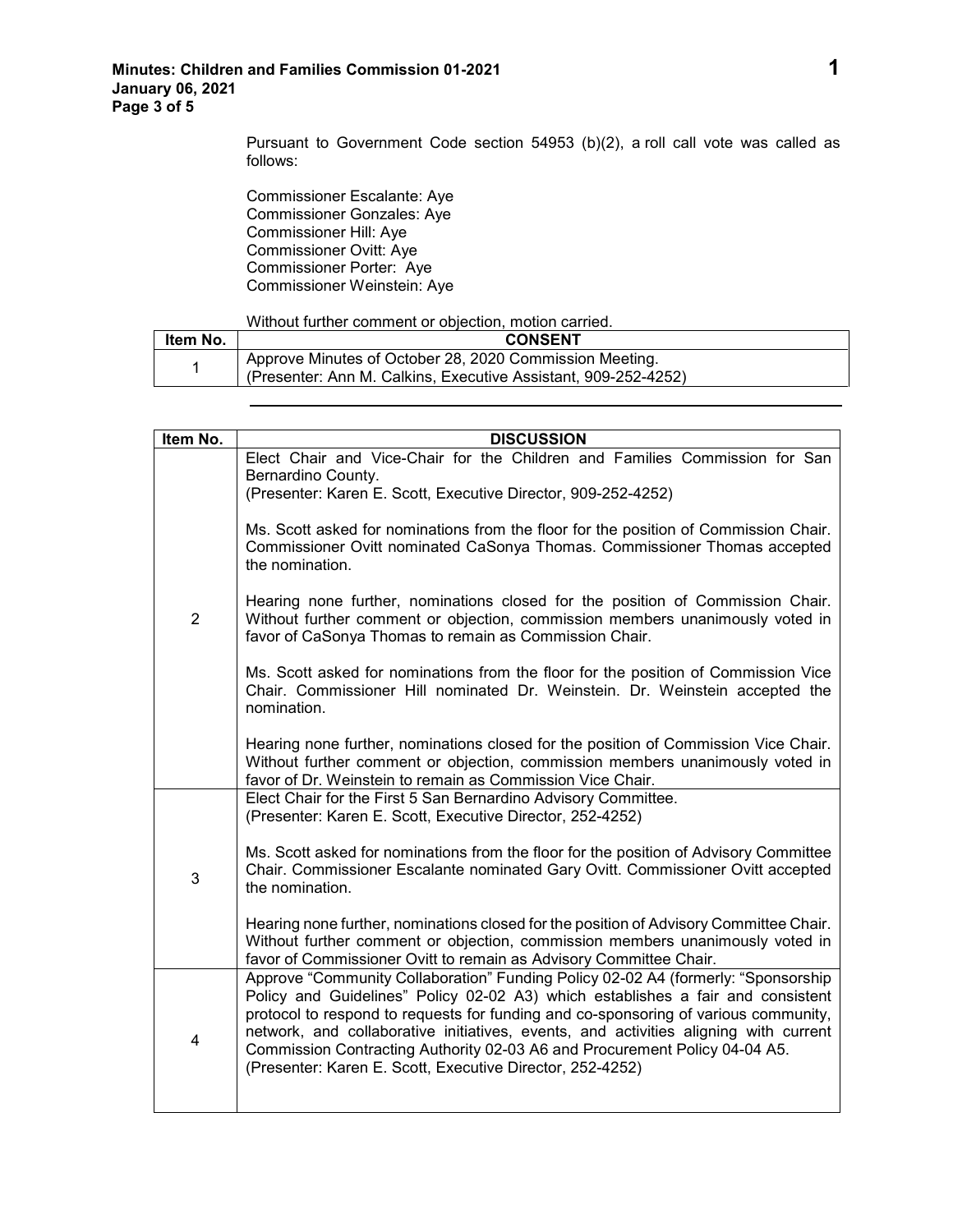| <b>Discussion</b><br>Ms. Scott explained that in 2007, sponsorships were offered in an amount up to<br>\$10,000 for events in the community focused on increasing awareness of the First 5<br>mission. Sponsorships were budgeted for about \$300,000 annually. Fiscal Year<br>2008-2009 was the last year First 5 budgeted for sponsorships. Funding was<br>suspended for the sponsorship opportunity on December 1, 2010. Our goal was to<br>review the effectiveness of the sponsorship strategy and evaluate it for its strength and<br>meeting objectives of Prop 10 and the First 5 Strategic Plan. With some very significant<br>support and hefty collaborative projects between 2011 and 2019, the Commission did<br>not utilize the sponsorship investment strategy.                                                                                                                                                                                                                                                                                                                                                                                                             |
|--------------------------------------------------------------------------------------------------------------------------------------------------------------------------------------------------------------------------------------------------------------------------------------------------------------------------------------------------------------------------------------------------------------------------------------------------------------------------------------------------------------------------------------------------------------------------------------------------------------------------------------------------------------------------------------------------------------------------------------------------------------------------------------------------------------------------------------------------------------------------------------------------------------------------------------------------------------------------------------------------------------------------------------------------------------------------------------------------------------------------------------------------------------------------------------------|
| In Fiscal Year 2019-2020, directly correlating with our strategy of building and<br>improving systems, the Commission set aside a specific allocation for that purpose<br>which mirrored the old sponsorship practice. Today's agenda item and policy revision<br>is to give written guidance for this renewed process. In an effort to support systems<br>building and various Countywide regional network collaboration and to further improve<br>the lives of children prenatal to five years and their families, First 5 San Bernardino<br>may fund or co-sponsor events and activities that fits in with our strategic plan and<br>goals. Under a new strategy adopted within the Fiscal Year 2019-2020 budget, the<br>Commission's approach to systems building evolved and the practice of sponsorship<br>was re-evaluated to better align the funding and evaluation outcomes to support<br>momentum and success in systems-connecting activities.                                                                                                                                                                                                                                 |
| Approval of Commission support as a sponsoring partner in various projects and<br>collaborative events will be considered after review and at the discretion of an internal<br>Community Collaboration Review Committee comprised of the First 5 Executive<br>Leadership Team. Decisions for approval of requests will be based on the systems<br>strengthening alignment as well as educational and service value of events and<br>activities, the number of young children and families served and the budget allocation<br>The criteria for consideration of Community Collaboration funding is<br>available.<br>included in the proposed policy. The Commission hereby acknowledges that in this<br>type of support, the systems building and Countywide regional network collaboration,<br>the organizers historically referred to and made their requests for support as a<br>"sponsorship." Although we encourage funder requestors to avoid labeling First 5 San<br>Bernardino support as a "sponsorship", the practice of sponsoring an event is a strong<br>one in building system collaborations. The term "sponsorship" may appear on billing<br>and accounting documentation. |
| Approval of this policy establishes a fair and consistent protocol in response to<br>requests for funding sponsoring and co-sponsoring community network collaborative<br>initiatives, events and activities. Collaboration funding will strengthen<br>the<br>Commission's role as a leader and a vital contributor to the Countywide work that<br>improves the lives of children prenatal to age 5 and their families.                                                                                                                                                                                                                                                                                                                                                                                                                                                                                                                                                                                                                                                                                                                                                                    |
| Chair Thomas asked a question regarding the authority for a sponsorship amount. Is<br>the policy proposing that the Executive Director will have the same authority for<br>sponsorships consistent with other procurement items, specifically, is there a certain<br>threshold established or will these be evaluated on a case-by-case basis? Ms. Scott<br>answered that a threshold amount was not included in this policy, however, any<br>approvals would align with the contracting authority that is available to the Executive<br>Director and the Community Collaboration funding are based on the discretion of the<br>Executive Director and the leadership team. There is not set amount in this policy,<br>however, there are restrictions within the Executive Director's authority for contracting<br>and a set budget has been set aside for this purpose.                                                                                                                                                                                                                                                                                                                  |
|                                                                                                                                                                                                                                                                                                                                                                                                                                                                                                                                                                                                                                                                                                                                                                                                                                                                                                                                                                                                                                                                                                                                                                                            |